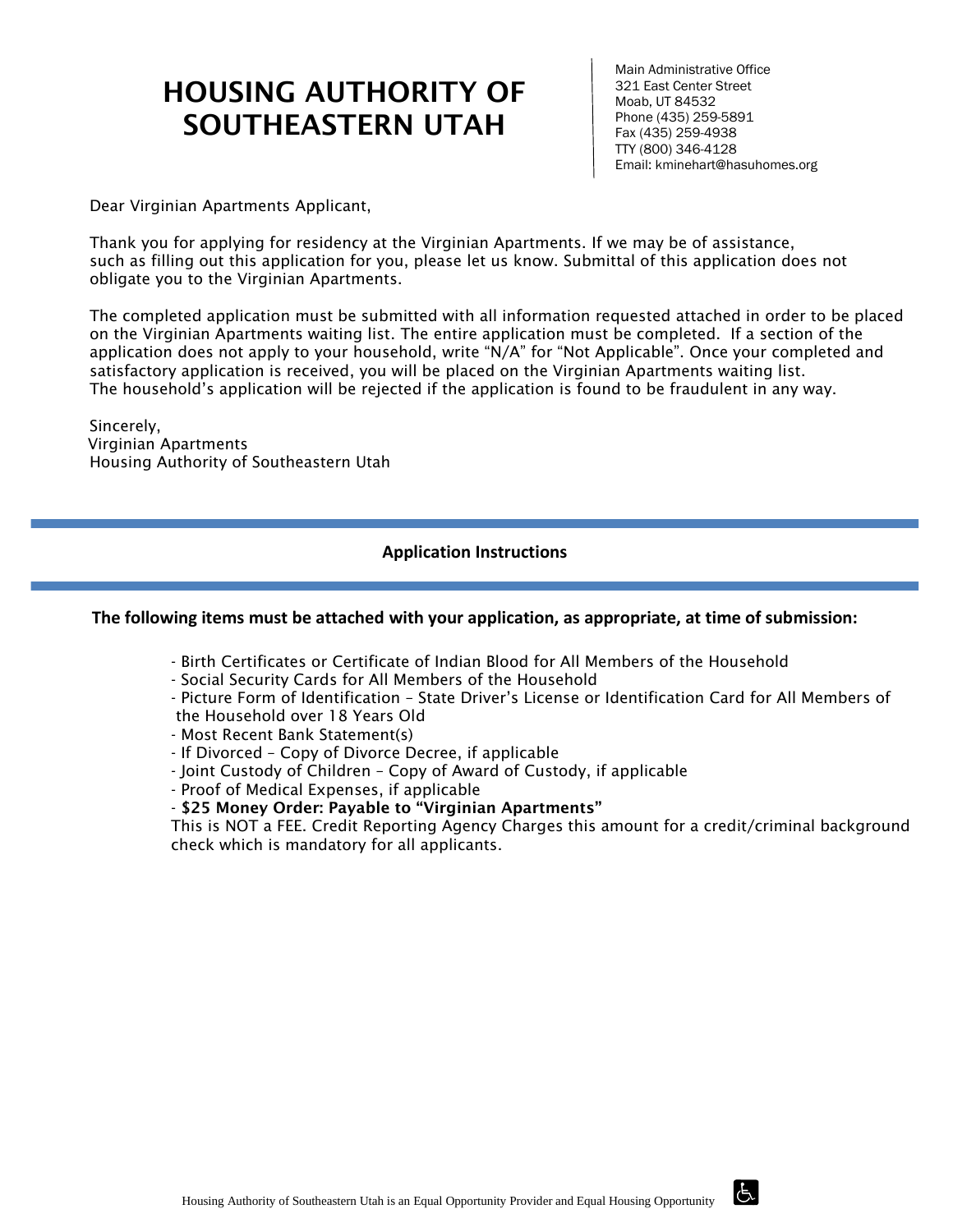Any household with up to a moderate annual income (listed above) is eligible for the Virginian Apartments. However, some units are reserved for households with very-low and low annual incomes.

# 2022 Income Qualifications

To Qualify for a Very-Low Income Unit

| Household Size           |          |          |          |          |          |
|--------------------------|----------|----------|----------|----------|----------|
| Maximum<br>Annual Income | \$25,950 | \$29,650 | \$33,350 | \$37,050 | \$40,050 |

To Qualify for a Low Income Unit

| Household Size           |          |          |          |          |          |
|--------------------------|----------|----------|----------|----------|----------|
| Maximum<br>Annual Income | \$41,500 | \$47,450 | \$53,350 | \$59,300 | \$64,050 |

To Qualify for a Moderate Income Unit

| Household Size           |          |          |          |          |          |
|--------------------------|----------|----------|----------|----------|----------|
| Maximum<br>Annual Income | \$47,000 | \$52,950 | \$58,850 | \$64,800 | \$69,550 |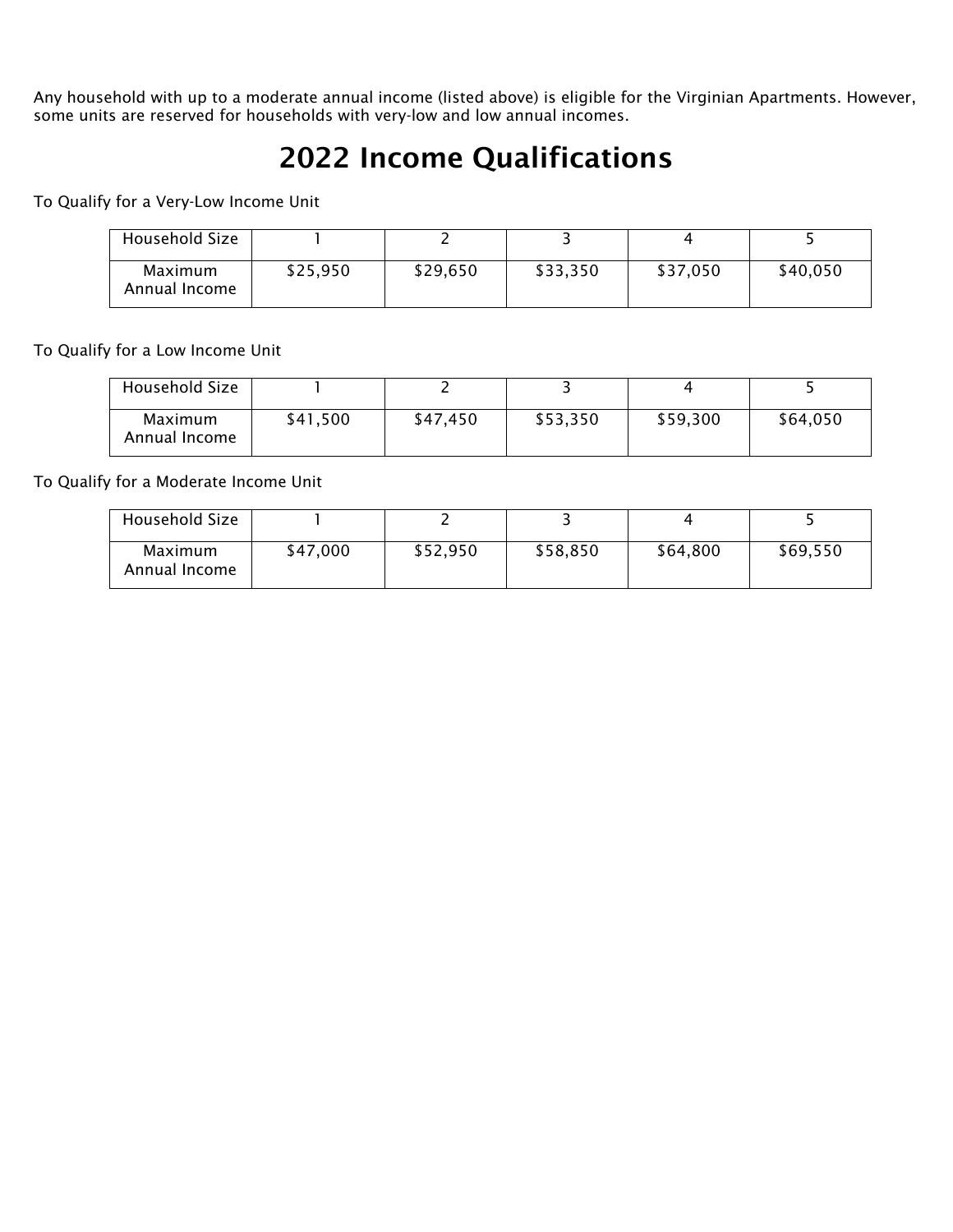### APPLICATION VIRGINIAN APARTMENTS

| А.              | <b>GENERAL INFORMATION: PLEASE PRINT</b>                   |                  |                                                                                                                      |                                                                                                                                                                                                                                                     |
|-----------------|------------------------------------------------------------|------------------|----------------------------------------------------------------------------------------------------------------------|-----------------------------------------------------------------------------------------------------------------------------------------------------------------------------------------------------------------------------------------------------|
|                 |                                                            |                  |                                                                                                                      |                                                                                                                                                                                                                                                     |
|                 |                                                            |                  |                                                                                                                      |                                                                                                                                                                                                                                                     |
|                 |                                                            |                  |                                                                                                                      |                                                                                                                                                                                                                                                     |
|                 |                                                            |                  |                                                                                                                      |                                                                                                                                                                                                                                                     |
|                 |                                                            |                  |                                                                                                                      |                                                                                                                                                                                                                                                     |
|                 |                                                            |                  | LIST THE APPLICANT AND ALL OTHER PERSONS WHO WILL BE LIVING IN THE UNIT:                                             |                                                                                                                                                                                                                                                     |
| NAME            |                                                            |                  |                                                                                                                      | <b>EXECUTE RELATIONSHIP DATE OF BIRTH SEX SOCIAL SECURITY NUMBER</b>                                                                                                                                                                                |
|                 |                                                            |                  |                                                                                                                      |                                                                                                                                                                                                                                                     |
|                 |                                                            |                  |                                                                                                                      |                                                                                                                                                                                                                                                     |
|                 |                                                            |                  |                                                                                                                      |                                                                                                                                                                                                                                                     |
|                 |                                                            |                  |                                                                                                                      |                                                                                                                                                                                                                                                     |
|                 |                                                            |                  |                                                                                                                      |                                                                                                                                                                                                                                                     |
|                 | Is anyone in this household a full-time student? Yes or No |                  | Do you expect a change in your family size? ______________________ If yes, what and when? __________________________ |                                                                                                                                                                                                                                                     |
|                 | the home? Circle One: Yes/No                               |                  |                                                                                                                      | Are you or your family currently living in or fleeing from a situation where you are being subjected to or victimized by violence in                                                                                                                |
| В.              | <b>INCOME</b>                                              |                  |                                                                                                                      |                                                                                                                                                                                                                                                     |
| <b>VERIFIED</b> |                                                            |                  |                                                                                                                      | For each type of income that your household receives, give the source of income and the amount. List all income such as<br>welfare, child support, social security, income from assets, pensions, retirement etc VERIFICATION OF ALL INCOME WILL BE |
|                 | <b>FAMILY MEMBER</b>                                       | SOURCE OF INCOME |                                                                                                                      | <b>MONTHLY GROSS INCOME</b>                                                                                                                                                                                                                         |
|                 |                                                            |                  |                                                                                                                      |                                                                                                                                                                                                                                                     |
|                 |                                                            |                  |                                                                                                                      |                                                                                                                                                                                                                                                     |
|                 |                                                            |                  |                                                                                                                      |                                                                                                                                                                                                                                                     |
|                 |                                                            |                  |                                                                                                                      | TOTAL MONTHLY GROSS INCOME \$ _______________________________                                                                                                                                                                                       |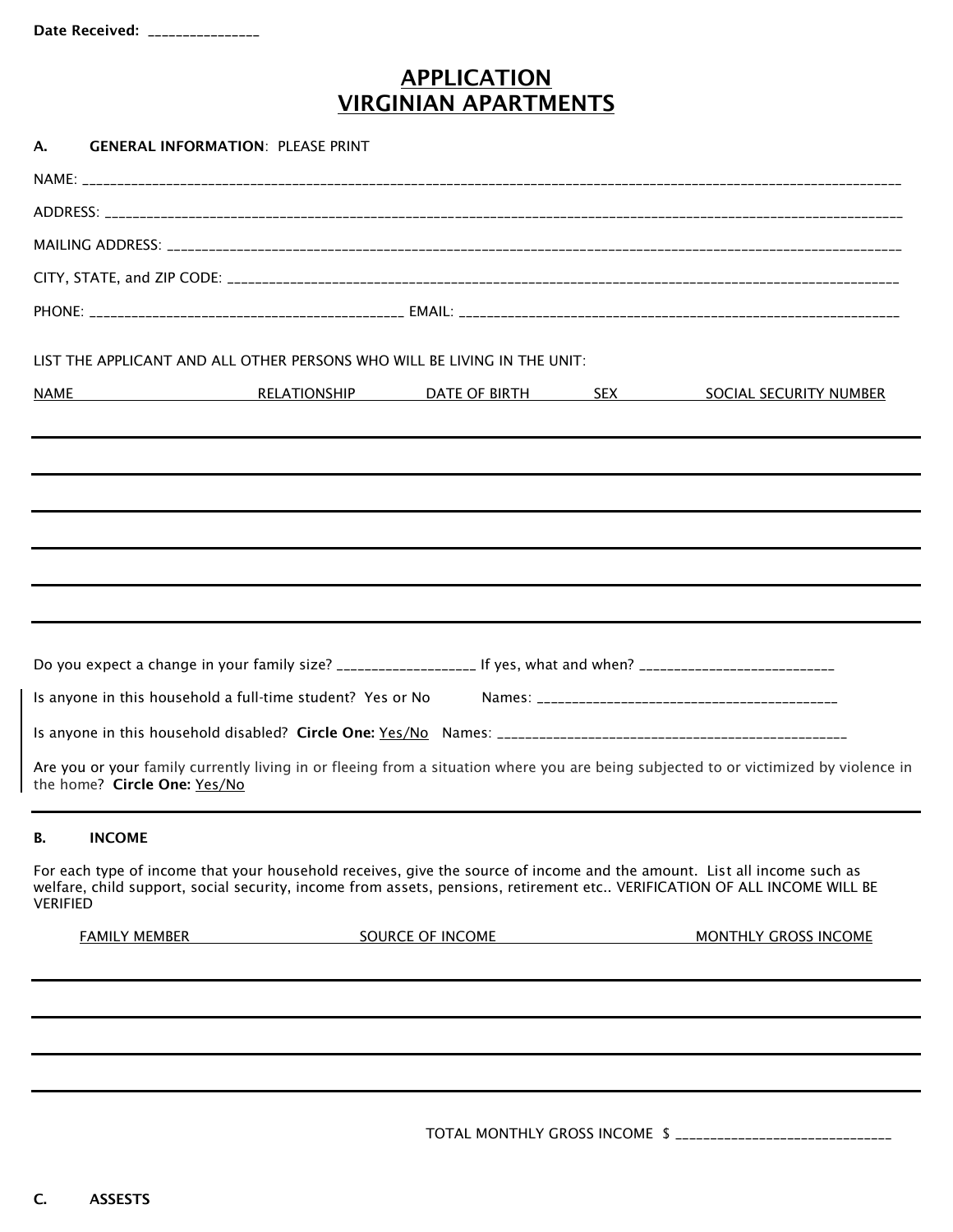#### LIST ALL CHECKING AND SAVINGS ACCOUNTS AND ANY OTHER ASSET YOUR HOUSEHOLD RECEIVES:

 $\overline{\phantom{a}}$ 

|                                | BANK/BRACH                                                                                                          | ACCOUNT# | KIND OF ACCOUNT | <b>BALANCE</b> |
|--------------------------------|---------------------------------------------------------------------------------------------------------------------|----------|-----------------|----------------|
| Checking Account(s)            |                                                                                                                     |          |                 |                |
| Savings Account(s)             |                                                                                                                     |          |                 |                |
|                                |                                                                                                                     |          |                 |                |
| Trust Account(s)               |                                                                                                                     |          |                 |                |
|                                |                                                                                                                     |          |                 |                |
| <b>IRA</b>                     |                                                                                                                     |          |                 |                |
| Savings Bonds                  |                                                                                                                     |          |                 |                |
| Whole Life Insurance<br>Policy |                                                                                                                     |          |                 |                |
| Real Property:                 |                                                                                                                     |          |                 |                |
|                                |                                                                                                                     |          |                 |                |
|                                |                                                                                                                     |          |                 |                |
|                                | Current Market Value? __________________________ Outstanding Mortgage Balance? _______________________________      |          |                 |                |
|                                | Have you sold/disposed of any business, property or other assets in the last 2 years? Yes or No, ___                |          |                 |                |
|                                |                                                                                                                     |          |                 |                |
|                                | Date of Sale/Disposition ____________________________Market Value When Sold/Disposed of ___________________________ |          |                 |                |
|                                | Amount Sold/Disposed for __________________________                                                                 |          |                 |                |
|                                |                                                                                                                     |          |                 |                |
|                                |                                                                                                                     |          |                 |                |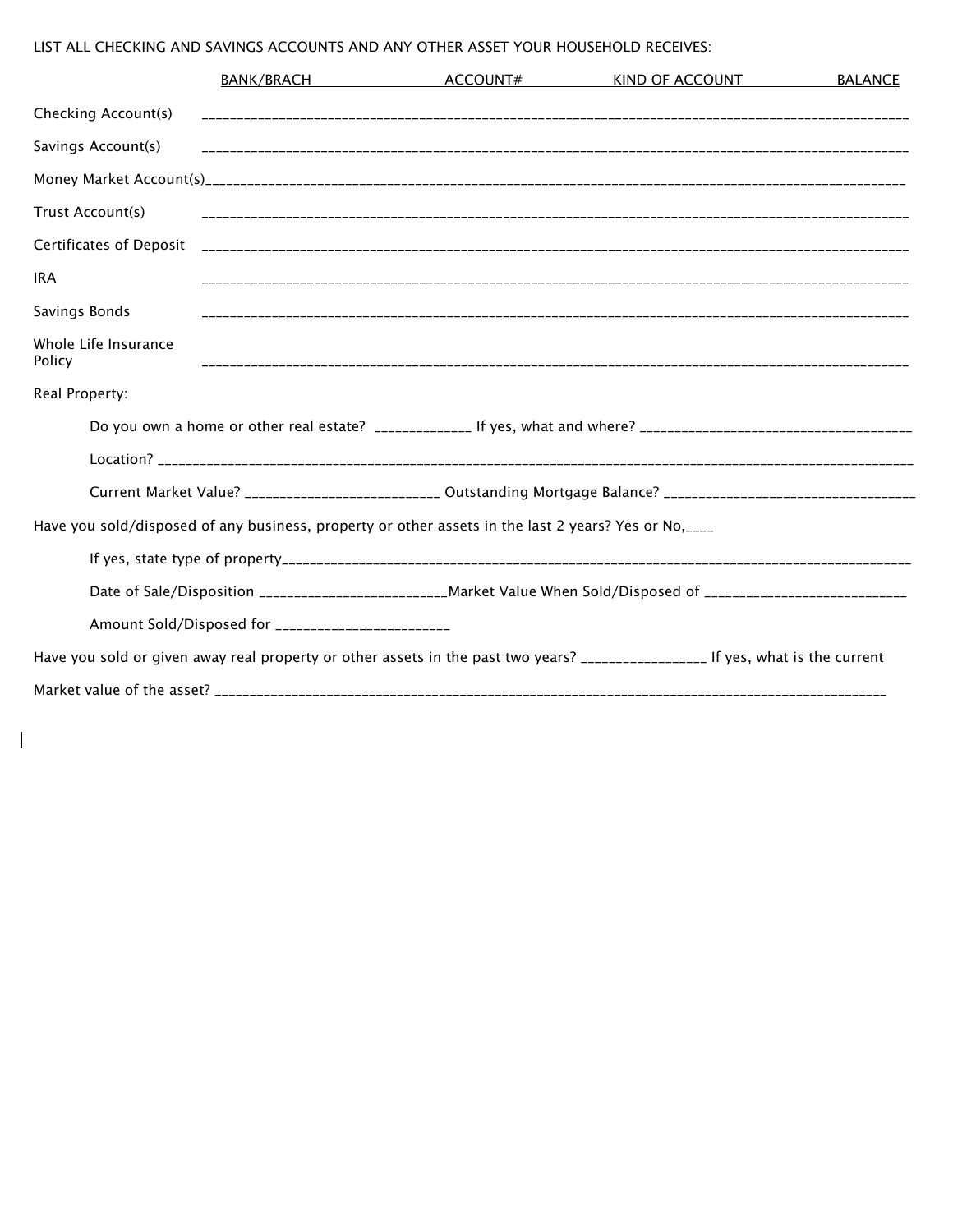#### D. MEDICAL EXPENSES

 $\mathbf{l}$ 

 $\mathsf I$ 

Medical Expenses: Complete this part ONLY if head of household, spouse or minor is 62 years or older, handicapped/or disabled.

| Medical Premiums: Monthly Amount: \$______________                            |                         |
|-------------------------------------------------------------------------------|-------------------------|
| Medical Insurance Coverage                                                    | $\int$ ________________ |
|                                                                               |                         |
|                                                                               |                         |
| Anticipated Medical Expenses NOT neither covered by Insurance NOR reimbursed: |                         |
| Monthly Amount \$____________________________                                 |                         |
| Medical Bills or Outstanding Cost which you are making monthly payments       |                         |
| Monthly Amount \$____________________________                                 |                         |
| Medical related travel costs:                                                 |                         |
| Monthly Amount \$____________________________                                 |                         |
| Any other medical expenses: List type and amount:                             |                         |
|                                                                               |                         |
|                                                                               |                         |
| E.<br><b>CHILD CARE EXPENSES</b>                                              |                         |
| Complete for households with minors less than 13 years of age ONLY            |                         |
| Name(s) of children cared for:                                                |                         |
|                                                                               |                         |
|                                                                               |                         |
| Name of Child Care Provider, if applicable:                                   |                         |
|                                                                               |                         |
|                                                                               |                         |
|                                                                               |                         |
| Weekly cost of child care due to employment \$ ____________________________   |                         |
|                                                                               |                         |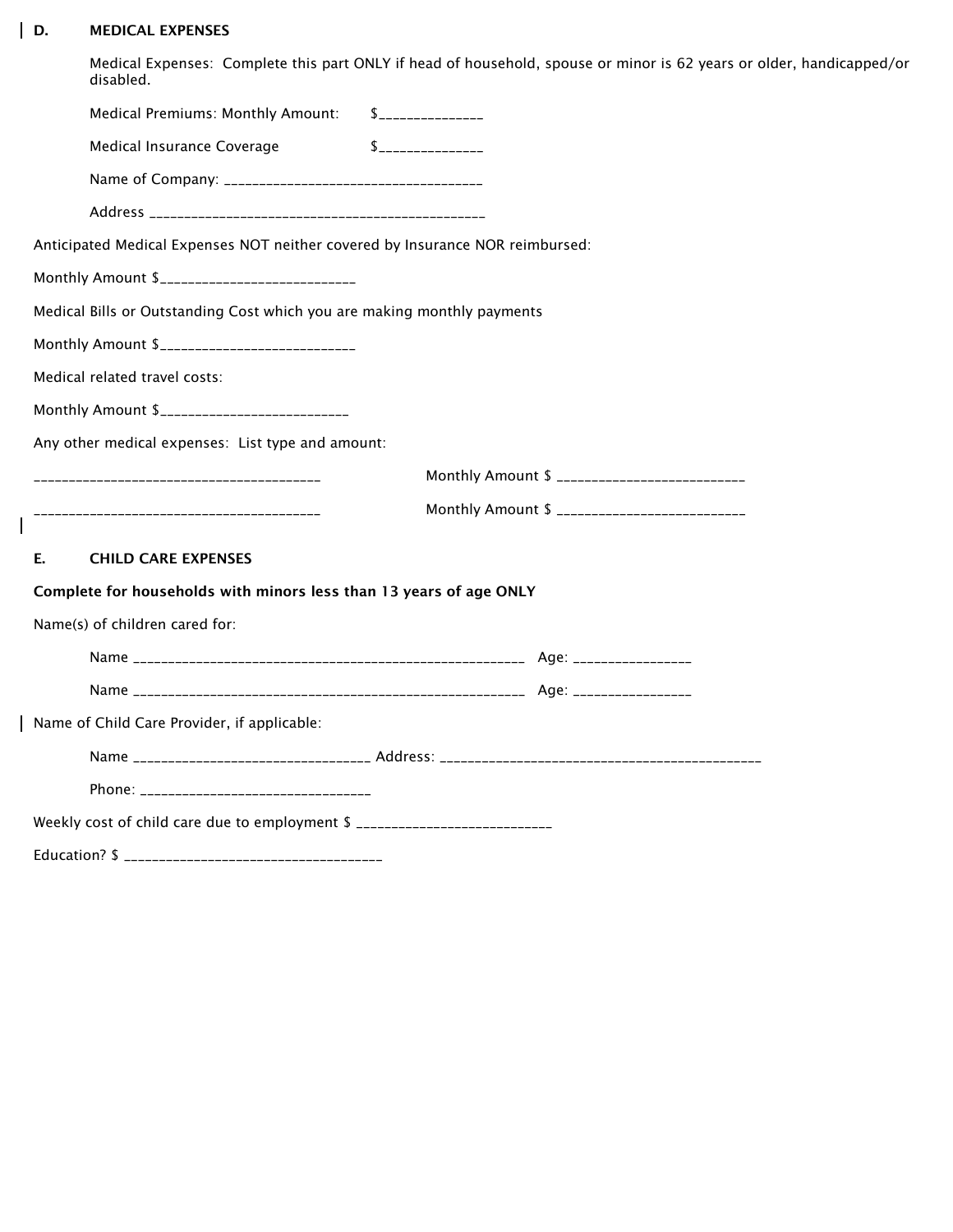#### F. PAST RENTAL HISTORY

COMPLETE THE FOLLOWING INFORMATION ON THE PAST TWO (2) YEARS OF RESIDENCY. (Additional rental history may be listed at the end of this application).

| <b>Present Address:</b>                                    |  |
|------------------------------------------------------------|--|
| _______ OWN ________ RENT                                  |  |
|                                                            |  |
|                                                            |  |
| City, State, Zip Code: ___________________________________ |  |
|                                                            |  |
| Phone: ________________________________                    |  |
|                                                            |  |
|                                                            |  |
| Former Address:                                            |  |
| ______ OWN _______ RENT                                    |  |
|                                                            |  |
|                                                            |  |
|                                                            |  |
|                                                            |  |
|                                                            |  |
|                                                            |  |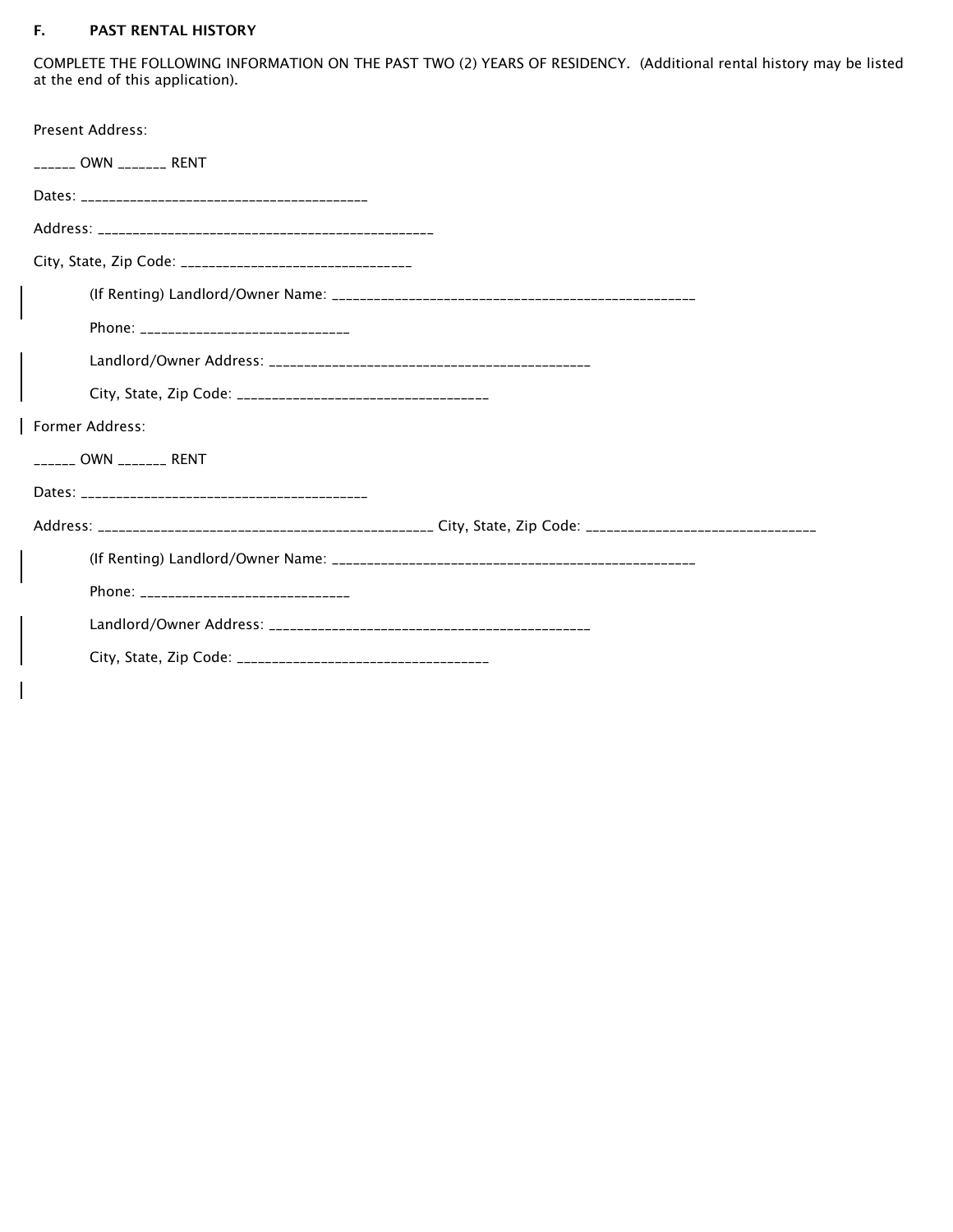### G. OTHER INFORMATION

 $\overline{\phantom{a}}$ 

| Presently Are You:                                                                                                                                                                                                                                                                                                                                                                                            | <b>Marital Status</b>                                               |                              |
|---------------------------------------------------------------------------------------------------------------------------------------------------------------------------------------------------------------------------------------------------------------------------------------------------------------------------------------------------------------------------------------------------------------|---------------------------------------------------------------------|------------------------------|
| __ Renting<br>$_{--}$ Own<br>__ Living with Relative/Friend<br>__ Homeless<br>__ Other: _________________________                                                                                                                                                                                                                                                                                             | __ Married<br>__ Divorce<br>__ Single<br>__ Widowed<br>__ Separated | __ Living with Another Adult |
| How did you learn about this project?                                                                                                                                                                                                                                                                                                                                                                         | What size apartment are you applying for?                           |                              |
| __Radio<br>__Newspaper/Publication<br>$\_$ Other                                                                                                                                                                                                                                                                                                                                                              | __ One (1) Bedroom<br>__ Two (2) Bedroom                            |                              |
| Would you benefit from the features of a specially designed unit? _______________ If Yes, what features do you require?                                                                                                                                                                                                                                                                                       |                                                                     |                              |
| You are eligible for a \$400 Medical Deduction if you or your co-applicant are: Check all that apply:<br>__ Handicapped or Disabled*<br>__ Elderly (62 Years or Older)*<br>*Verification of Medical Deduction eligibility will be required.<br>Has any member of your household ever been convicted or charged with a crime? ________ If yes, state who and their relationship<br>to you and briefly explain: |                                                                     |                              |
|                                                                                                                                                                                                                                                                                                                                                                                                               |                                                                     |                              |
| Is any member of your household currently on probation or parole? _________________ If yes, state who and their relationship to                                                                                                                                                                                                                                                                               |                                                                     |                              |
| you and briefly explain:<br>Please provide contact information of your probation or parole officer, if applicable:                                                                                                                                                                                                                                                                                            |                                                                     |                              |
| Are you a U.S. Citizen? ________ (Yes or No) If No, Do you have Eligible Immigration Status?_                                                                                                                                                                                                                                                                                                                 |                                                                     |                              |
|                                                                                                                                                                                                                                                                                                                                                                                                               |                                                                     |                              |
| List all cars, trucks or other vehicles owned. (Parking will be provided for one vehicle).                                                                                                                                                                                                                                                                                                                    |                                                                     |                              |
|                                                                                                                                                                                                                                                                                                                                                                                                               |                                                                     |                              |
|                                                                                                                                                                                                                                                                                                                                                                                                               |                                                                     |                              |
|                                                                                                                                                                                                                                                                                                                                                                                                               |                                                                     |                              |
| IN CASE OF EMERGENCY, CONTACT:                                                                                                                                                                                                                                                                                                                                                                                |                                                                     |                              |
|                                                                                                                                                                                                                                                                                                                                                                                                               |                                                                     |                              |
|                                                                                                                                                                                                                                                                                                                                                                                                               |                                                                     |                              |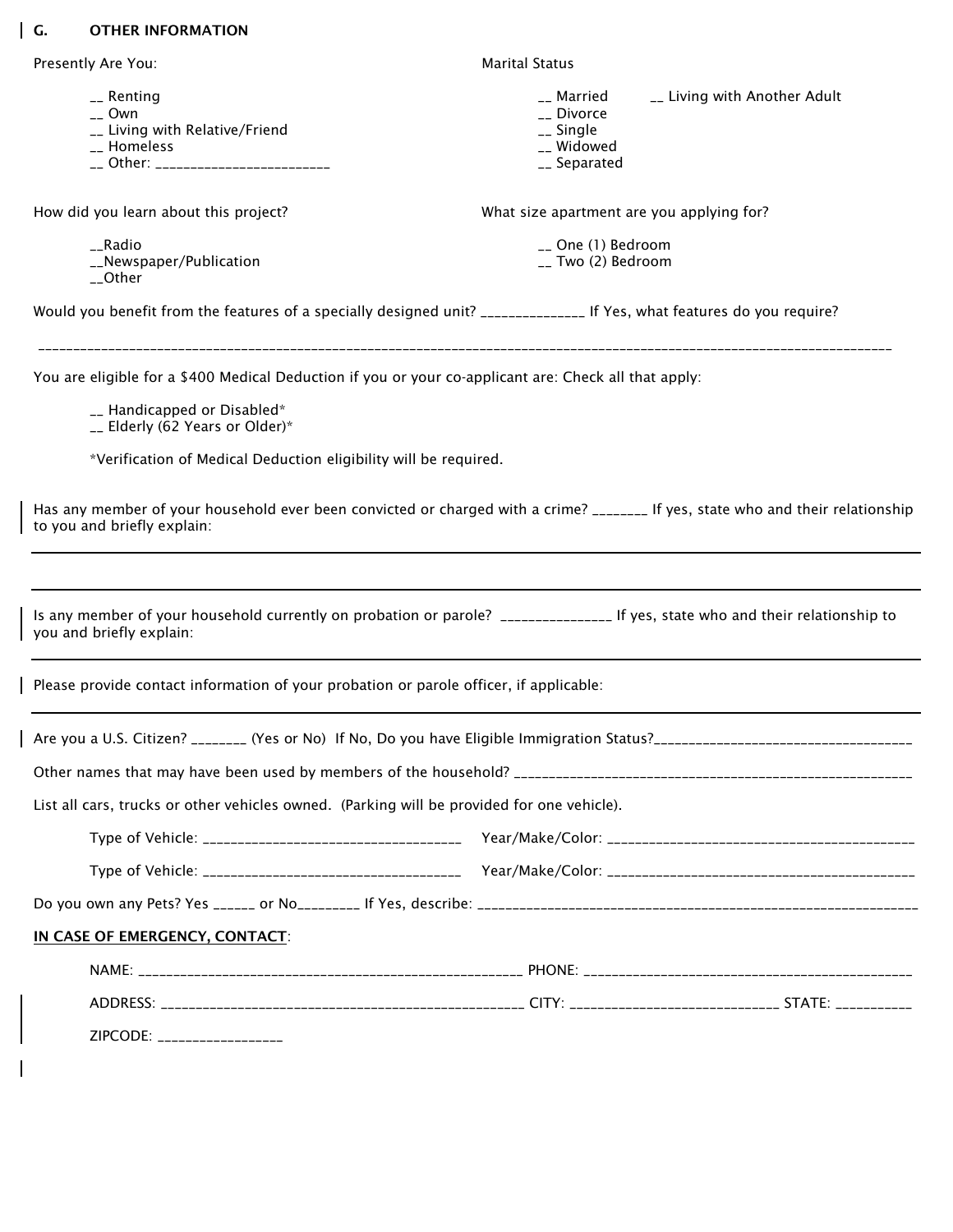Please provide the following information.

"The information regarding race, ethnicity, and sex designation solicited on this application is requested in order to assure the Federal Government, acting through the Rural Housing Services that the Federal laws prohibiting discrimination against tenant application on the basis of race, color, national origin, religion, sex, familial status, age, and disability are complied with. You are not required to furnish this information but are encouraged to do so. This information will not be used in evaluating your application or to discriminate against you in any way. However, if you chose not to furnish it, the owner is required to note the race, ethnicity, and sex of individual applicants on the basis of visu8al observation or surname."

| Check One:                                         | Check One:                                                                                                                                        | Check One: Gender |
|----------------------------------------------------|---------------------------------------------------------------------------------------------------------------------------------------------------|-------------------|
| __ Hispanic or Latino<br>__ Not-Hispanic or Latino | __ American Indian or Alaskan Native<br>Asian<br>Black or African American<br>__ Native Hawaiian or Other Pacific Islander<br>$\mathcal{L}$ White | Male<br>Female    |

Please use the space below to provide any additional information you may have:

Everything that I/we have stated in this application is true and correct to the best of my knowledge. I/we understand that false statements are grounds for denial or termination of assistance. I understand that the Virginian Apartments will only retain this application and all copied support documents as required by the Department of Agriculture Rural Development. You are authorized to obtain information from present and former landlords and employers and to ask questions about their experience with me. You are further authorized in the future to share information about my tenancy with prospective landlords.

I/we understand that this is no a contract and does not bind either party. The above information is full, true, and complete to the best of my/our knowledge. I/we have no objectives to the above statements being verified. I/we certify that the unit will serve as the household's primary residence.

\_\_\_\_\_\_\_\_\_\_\_\_\_\_\_\_\_\_\_\_\_\_\_\_\_\_\_\_\_\_\_\_\_\_\_\_\_\_\_\_\_\_\_\_\_\_\_\_\_\_\_\_\_\_\_\_\_\_\_\_\_\_\_\_\_ \_\_\_\_\_\_\_\_\_\_\_\_\_\_\_\_\_\_\_\_\_\_\_\_\_\_\_\_\_\_\_\_\_\_\_\_\_\_\_\_

Head of Household Signature **Date of American Structure Control** Date Date Date

Co-Head Signature **Date** Date of the Date of the Date of the Date of the Date of the Date of the Date of the Date of the Date of the Date of the Date of the Date of the Date of the Date of the Date of the Date of the Date

\_\_\_\_\_\_\_\_\_\_\_\_\_\_\_\_\_\_\_\_\_\_\_\_\_\_\_\_\_\_\_\_\_\_\_\_\_\_\_\_\_\_\_\_\_\_\_\_\_\_\_\_\_\_\_\_\_\_\_\_\_\_\_\_ \_\_\_\_\_\_\_\_\_\_\_\_\_\_\_\_\_\_\_\_\_\_\_\_\_\_\_\_\_\_\_\_\_\_\_\_\_\_\_\_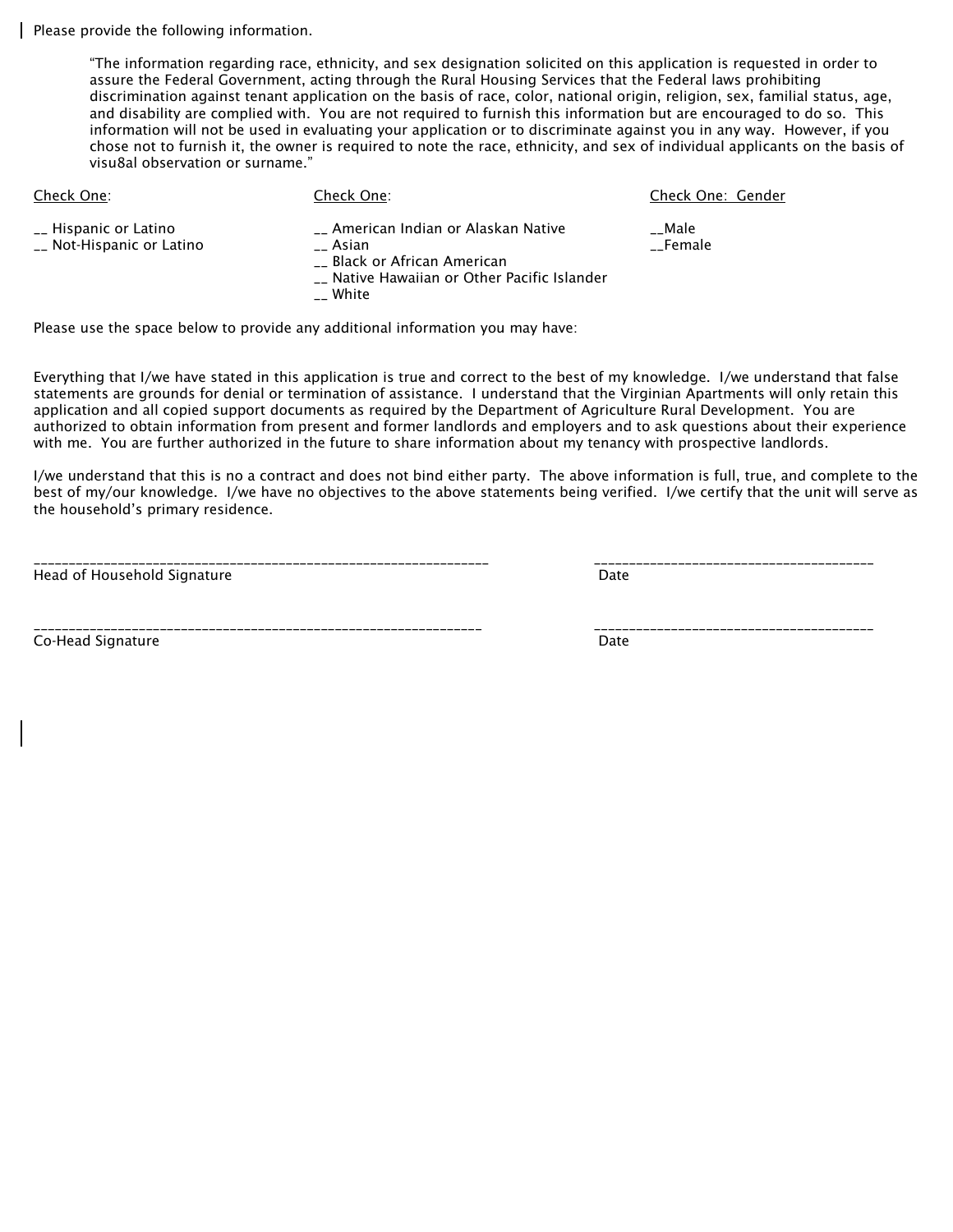### STATEMENT OF ADULT HOUSEHOLD MEMBERS

I/We certify that all information given in this application and any addenda thereto is true, complete, and accurate. We understand that if any of this information is false, misleading or incomplete, management may decline mine or our application or, if move-in has occurred; terminate our Lease Agreement.

I/We authorize the Property to make any and all inquiries to verify this information either directly or through information exchanged now or later with rental and credit screening services, and to contact previous and current landlords or other sources for credit and verification confirmation which may be released to appropriate federal, state or local agencies.

If mine or our application is approved and move-in occurs, I/We certify that only those persons listed in this application will occupy the apartment that they will maintain no other places of residence, and that there are no other persons for whom we have or expect to have, responsibility to provide housing.

I/We agree to notify management in writing regarding any changes in household address, telephone and numbers, income and household composition.

I/We have read and understand the information in this application and I/We agree to comply with such information.

The Resident Selection Plan adhered to by the Property is available at the Management office of the property.

I/We understand if this application is placed on the Property's Application List, that I/We may request sample copies of the Rental Agreement and Occupancy Rules. If this application is approved, and move-in occurs, we certify that we will accept and comply with all conditions of occupancy as set forth therein, including specifically all conditions regarding pets, rent, damage, crime-free housing, and security deposits.

I/We authorize management to obtain one or more "consumer report" as defined in the Fair Credit Reporting Act, 15 U.S.C Section 1681a(d), seeking information on our creditworthiness, credit standing, credit capacity, character, general reputation, personal characteristics, or mode of living.

| SIGNATURE OF HEAD OF HOUSEHOLD |  |
|--------------------------------|--|

\_\_\_\_\_\_\_\_\_\_\_\_\_\_\_\_\_\_\_\_\_\_\_\_\_\_\_\_\_\_\_\_\_\_\_\_\_\_\_\_\_\_\_\_\_ \_\_\_\_\_\_\_\_\_\_\_\_\_\_\_\_\_\_\_\_\_\_\_\_\_\_

SIGNATURE OF CO-HEAD DATE

\_\_\_\_\_\_\_\_\_\_\_\_\_\_\_\_\_\_\_\_\_\_\_\_\_\_\_\_\_\_\_\_\_\_\_\_\_\_\_\_\_\_ \_\_\_\_\_\_\_\_\_\_\_\_\_\_\_\_\_\_\_\_\_\_\_\_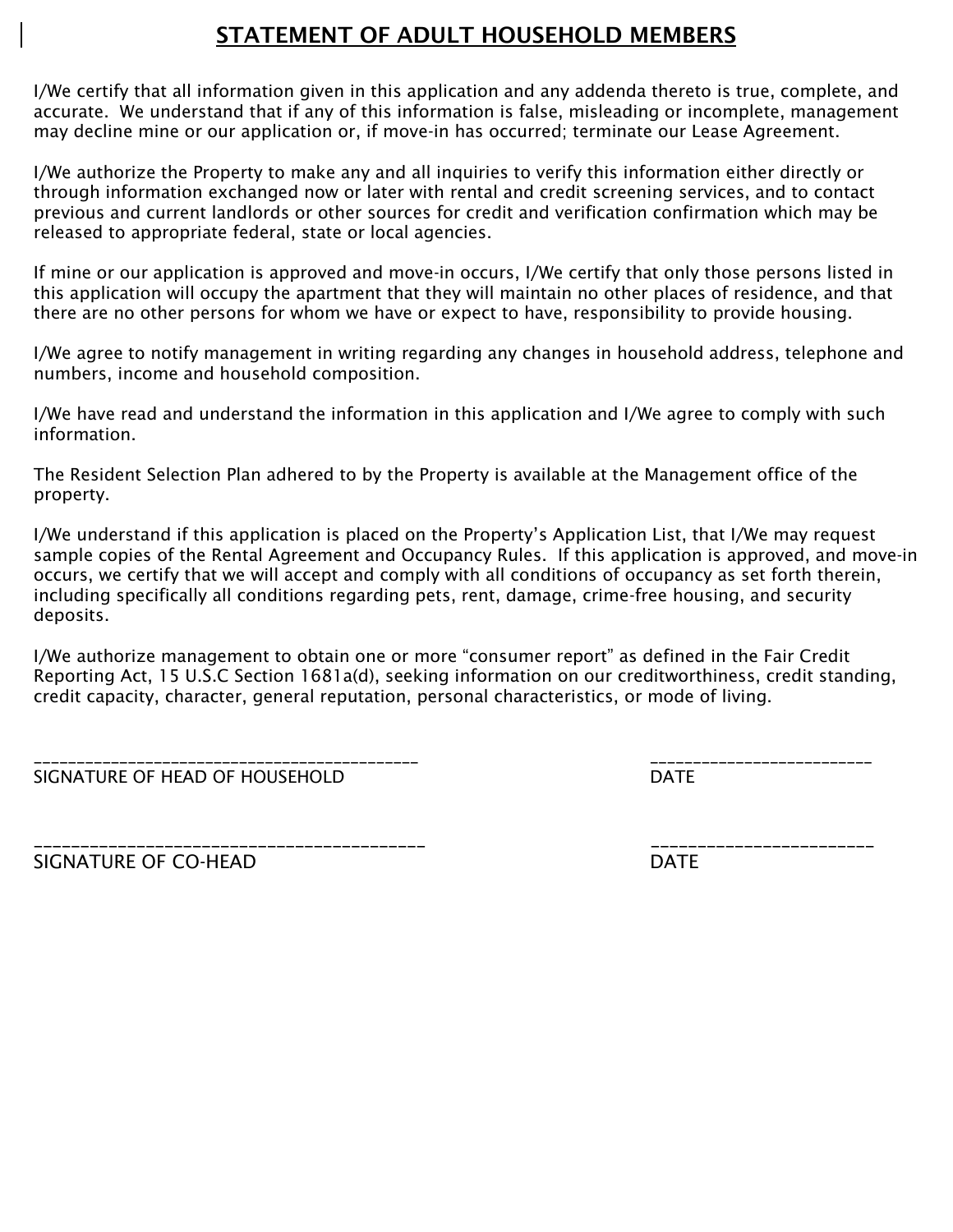# INCOME VERIFICATION

|  | <b>GENERAL:</b> |  |  |
|--|-----------------|--|--|
|  |                 |  |  |

 $\overline{\phantom{a}}$ 

| $\Box$         |           |        | I am not self-employed and have attached the following verification of sources of income:                                                                                                                                                                                                                                                                                                                                                                     |
|----------------|-----------|--------|---------------------------------------------------------------------------------------------------------------------------------------------------------------------------------------------------------------------------------------------------------------------------------------------------------------------------------------------------------------------------------------------------------------------------------------------------------------|
|                |           | $\Box$ | Check Stubs from the following employers (s)                                                                                                                                                                                                                                                                                                                                                                                                                  |
|                |           |        |                                                                                                                                                                                                                                                                                                                                                                                                                                                               |
|                |           |        |                                                                                                                                                                                                                                                                                                                                                                                                                                                               |
|                |           | $\Box$ | <b>TANF</b>                                                                                                                                                                                                                                                                                                                                                                                                                                                   |
|                |           | $\Box$ | <b>Social Security Benefits</b>                                                                                                                                                                                                                                                                                                                                                                                                                               |
|                |           | □      | Alimony                                                                                                                                                                                                                                                                                                                                                                                                                                                       |
|                |           | $\Box$ | Veteran's Administration Benefits                                                                                                                                                                                                                                                                                                                                                                                                                             |
|                |           | $\Box$ | Other (Please list):                                                                                                                                                                                                                                                                                                                                                                                                                                          |
|                |           |        |                                                                                                                                                                                                                                                                                                                                                                                                                                                               |
|                |           |        |                                                                                                                                                                                                                                                                                                                                                                                                                                                               |
| SELF-EMPLOYED: |           |        |                                                                                                                                                                                                                                                                                                                                                                                                                                                               |
|                | $\Box$    |        | I am self-employed and have attached copies of my individual federal and state income tax<br>returns for the immediately preceding three calendar years for which such income tax<br>returns were filed, (or, if not filed, were not required to be filed), and certify that the<br>information shown on such income tax returns is true and complete to the best of my<br>knowledge and that any income tax returns not filed were not required to be filed. |
|                | Signature |        | Date                                                                                                                                                                                                                                                                                                                                                                                                                                                          |

Spouse or Other Adult Signature **Particle Server** Date

\_\_\_\_\_\_\_\_\_\_\_\_\_\_\_\_\_\_\_\_\_\_\_\_\_\_\_\_\_\_\_\_\_\_\_\_\_\_\_\_\_\_\_ \_\_\_\_\_\_\_\_\_\_\_\_\_\_\_\_\_\_\_\_\_\_\_\_\_\_\_\_\_\_\_\_\_\_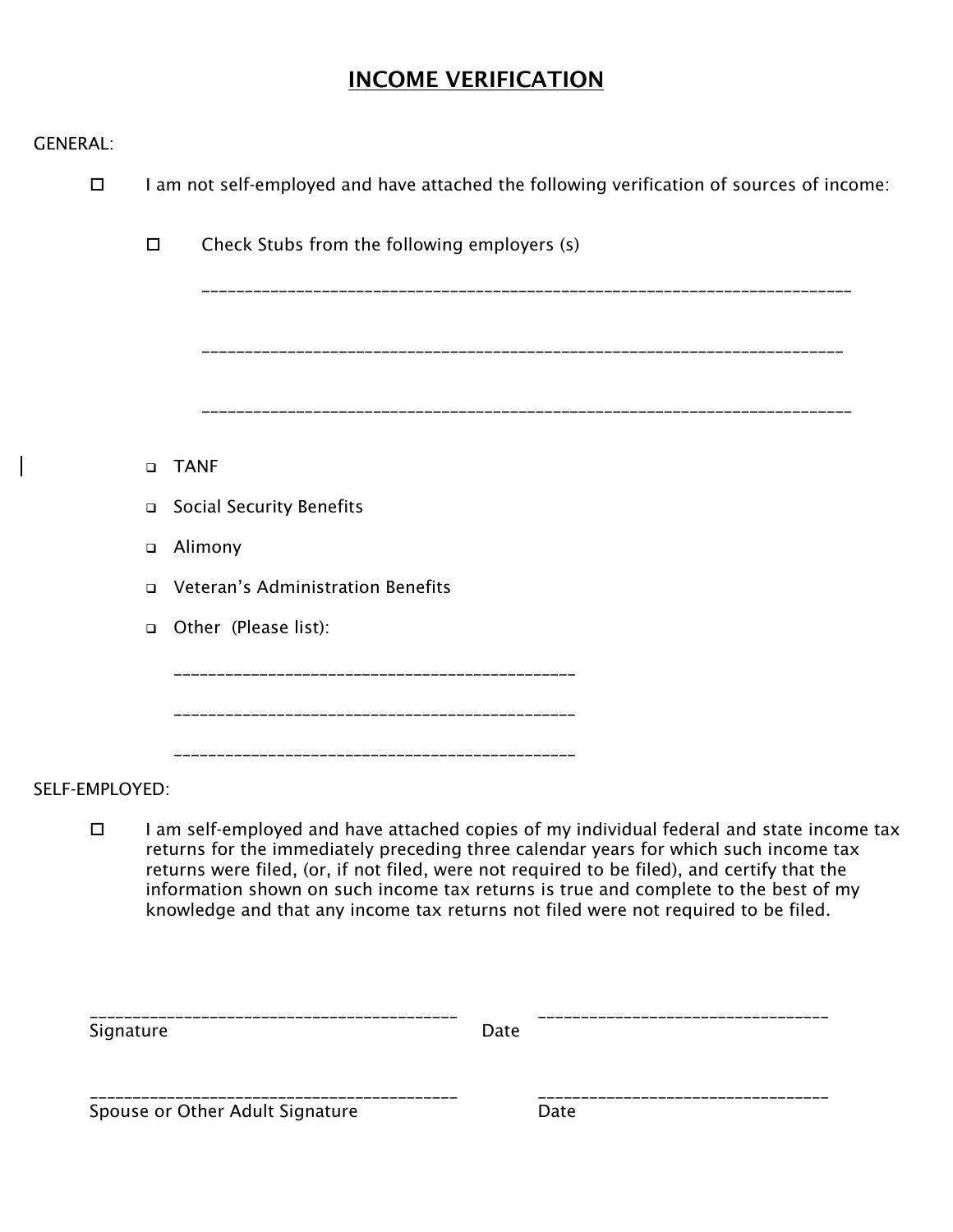### UNEMPLOYED APPLICANT'S AFFIDAVIT

- 1. Check (a) or (b) as applicable:
- $L_{\text{max}}(a)$  I am not presently employed but anticipate becoming employed within the next twelve months.
- \_\_\_\_(b) I am not presently employed and do not anticipate becoming employed within the next twelve months.
- 2. Based on my past work experience, skills, and income history as reflected in my income tax return for the most recent tax year (copy attached) and with adjustments to reflect circumstances anticipated within the next twelve months; I expect to earn \$\_\_\_\_\_\_\_\_\_\_\_\_\_\_\_\_ per year when I become employed.

\_\_\_\_\_\_\_\_\_\_\_\_\_\_\_\_\_\_\_\_\_\_\_\_\_\_\_\_\_\_\_\_\_\_\_\_\_\_\_\_\_\_\_\_\_\_\_\_\_\_\_\_\_\_\_\_\_\_\_\_ Applicant's Signature

Dated this \_\_\_\_\_\_\_\_\_\_\_\_\_day of \_\_\_\_\_\_\_\_\_\_\_\_\_\_\_\_\_\_\_\_, 20\_\_\_\_\_\_\_\_\_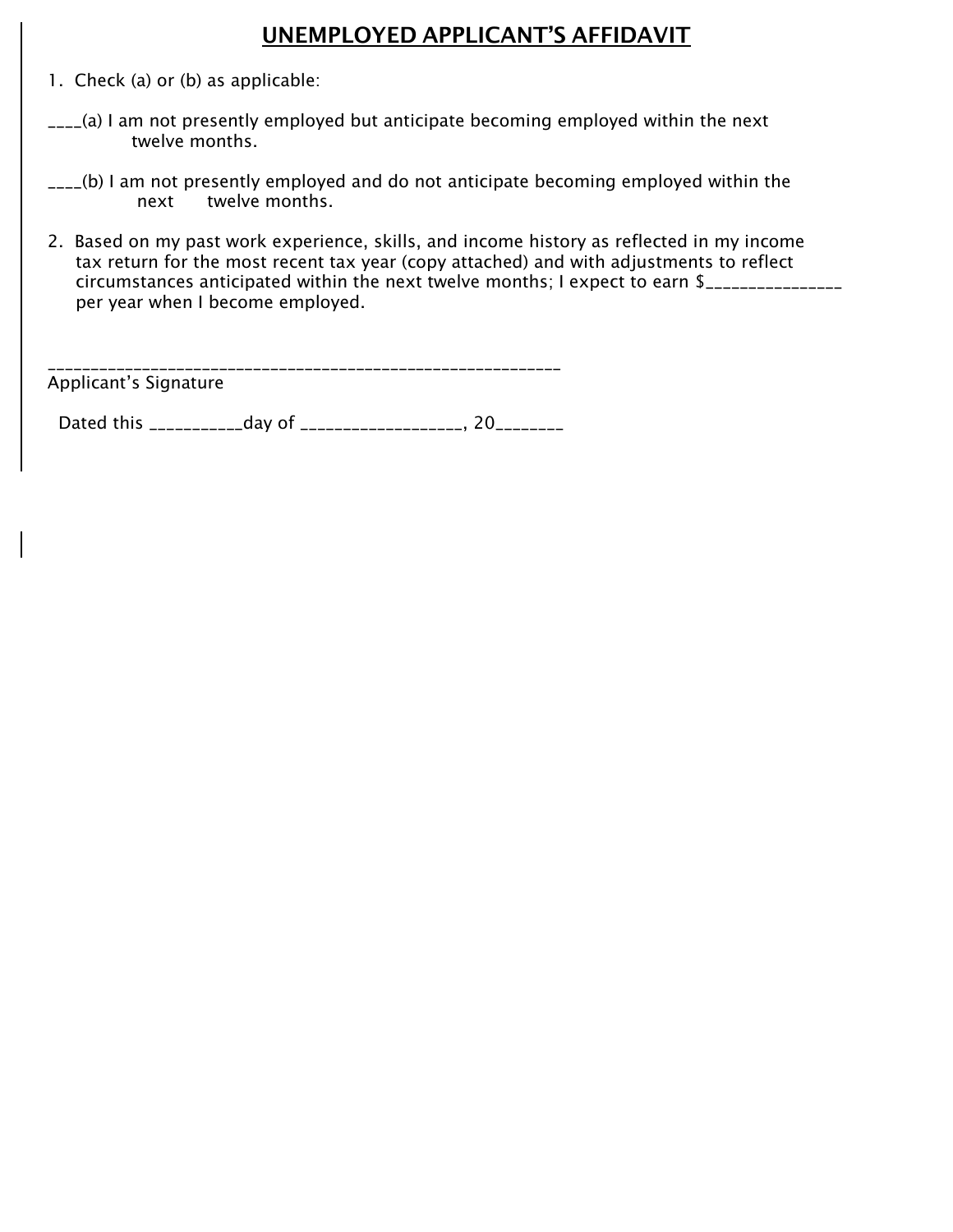### REQUEST FOR VERIFICATION OF EMPLOYMENT

The undersigned applicant has applied for rental assistance in a project receiving Federally Assisted funds. Income of prospective tenant must be verified.

| -521 East Center Street |
|-------------------------|
| Moab. UT 84532          |
| Phone: (435) 259-5891   |
| Fax: 435-259-4938       |
|                         |
|                         |

TO: FROM: The Virginian Apartments 321 East Center Street

| By signing below, I authorize verification of my employment information: |
|--------------------------------------------------------------------------|

\_\_\_\_\_\_\_\_\_\_\_\_\_\_\_\_\_\_\_\_\_\_\_\_\_\_\_\_\_\_\_\_\_\_\_\_\_\_\_\_\_\_\_\_\_\_\_\_\_\_\_\_\_\_\_\_\_\_\_\_\_\_\_\_\_\_\_\_\_\_\_\_\_\_\_\_

#### PLEASE READ THIS INFORMATION CAREFULLY BEFORE CONTINUING:

APPLICANT DOES NOT COMPLETE THE INFORMATION BELOW APPLICANT DOES NOT SEND THIS INFORMATION TO BE DONE TO EMPLOYER APPLICANT MUST GIVE TO THE HOUSING AUTHORITY TO SEND TO EMPLOYER ONLY

| TO BE COMPLETED BY EMPLOYER ONLY                                                                  |                                                                                                                                                                                                                    |  |  |  |
|---------------------------------------------------------------------------------------------------|--------------------------------------------------------------------------------------------------------------------------------------------------------------------------------------------------------------------|--|--|--|
|                                                                                                   |                                                                                                                                                                                                                    |  |  |  |
| Date of Termination: _______________________                                                      |                                                                                                                                                                                                                    |  |  |  |
| Frequency Paid: Please check one                                                                  |                                                                                                                                                                                                                    |  |  |  |
| ___ Bi-Weekly (Every other week or 26 Pay Periods Per Year)                                       |                                                                                                                                                                                                                    |  |  |  |
| ___ Semi-Monthly (Two times per Month or 24 Pay Periods Per Year)                                 |                                                                                                                                                                                                                    |  |  |  |
| ___ Monthly (Paid once a Month, or 12 Pay Periods Per Year)                                       |                                                                                                                                                                                                                    |  |  |  |
|                                                                                                   |                                                                                                                                                                                                                    |  |  |  |
| If Paid Salary:                                                                                   |                                                                                                                                                                                                                    |  |  |  |
|                                                                                                   | ___ Amount Paid _______________________ Total Annual Salary Amount: _______________________________                                                                                                                |  |  |  |
| If Paid Hourly Wage:                                                                              |                                                                                                                                                                                                                    |  |  |  |
|                                                                                                   | ___ Rate of Pay Per Hour \$___________________________________Commissions (Estimate Per Week)\$_________________<br>___ Average Hours Per Week ______________ dratuities and/or Tips (Estimate Per Week) \$_______ |  |  |  |
| Effective Date of Last Pay Increase: ________________                                             |                                                                                                                                                                                                                    |  |  |  |
| Effective Date and Probability of Next Pay Increase: ___________ How Much? ______________________ |                                                                                                                                                                                                                    |  |  |  |
| I hereby certify the statements above are true and complete to the best of my knowledge.          |                                                                                                                                                                                                                    |  |  |  |
| Signed                                                                                            | -------------------------------------<br><b>Title</b>                                                                                                                                                              |  |  |  |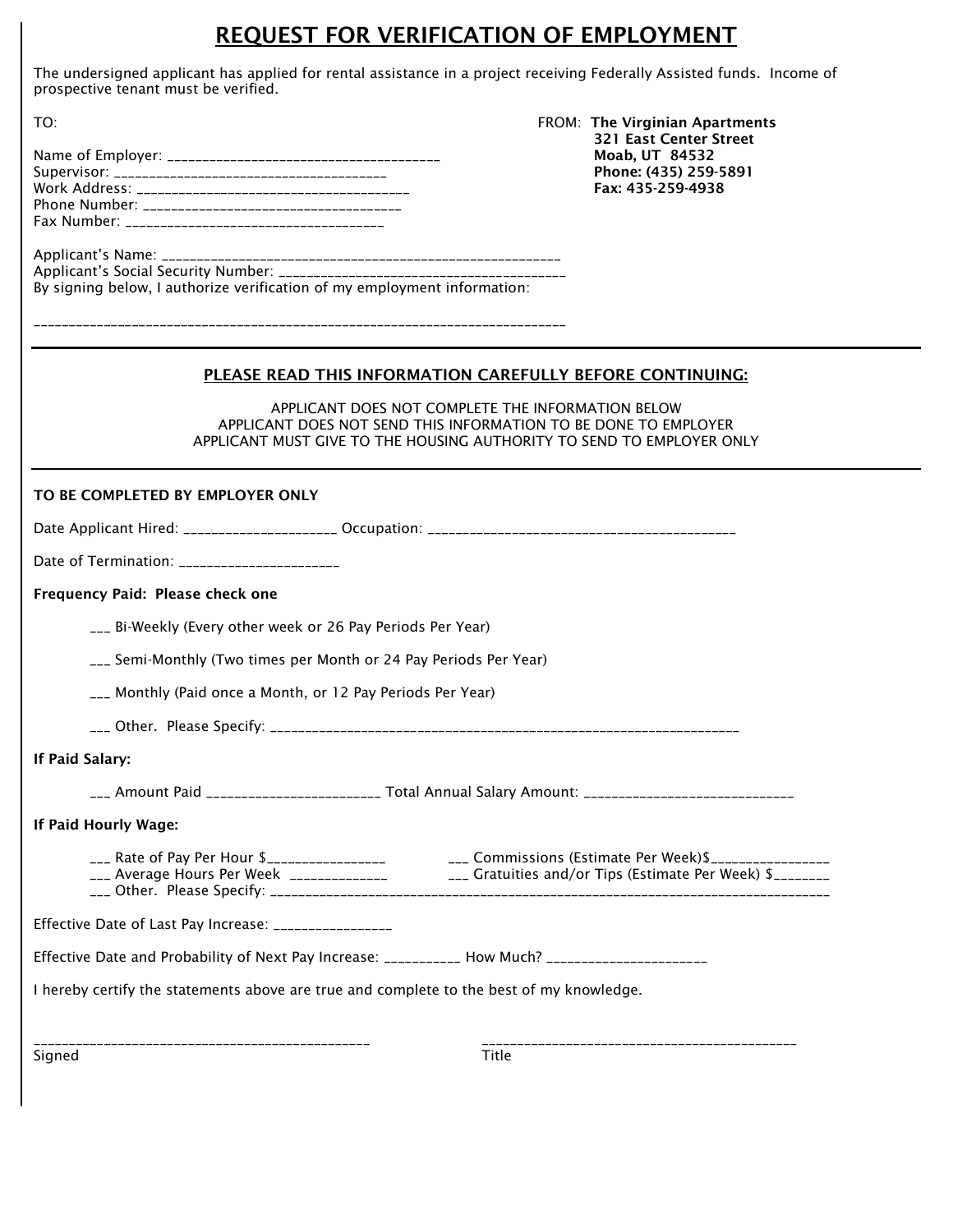## VIRGINIAN APARTMENTS

# Rental Recommendation Request

| TO: (Name & Address of<br>Current or Former Landlord)                                         | From:<br><b>Virginian Apartments</b><br><b>321 East Center Street</b><br><b>Moab, UT 84532</b><br>Phone: 435-259-5891<br>Fax: 435-259-4938 |  |  |  |
|-----------------------------------------------------------------------------------------------|--------------------------------------------------------------------------------------------------------------------------------------------|--|--|--|
|                                                                                               |                                                                                                                                            |  |  |  |
|                                                                                               | TO BE COMPLETEED BY FORMER/CURRENT LANDLORD                                                                                                |  |  |  |
| Dates of former/current tenant's rental period: FROM: ______________TO:__________             | (Month/Year)<br>(Month/Year)                                                                                                               |  |  |  |
|                                                                                               | Did the former/current tenant pay rent on time? YES/NO If no, please explain: Rent Amount \$                                               |  |  |  |
|                                                                                               | If applicable, did the tenant receive a full security deposit upon vacating? YES/NO If no, please explain:                                 |  |  |  |
| As a tenant, do you regard this person as: (circle one) Excellent Fair Poor? Please explain:  |                                                                                                                                            |  |  |  |
| I hereby certify that the statements above are true and complete to the best of my knowledge. |                                                                                                                                            |  |  |  |
|                                                                                               |                                                                                                                                            |  |  |  |
|                                                                                               |                                                                                                                                            |  |  |  |
|                                                                                               |                                                                                                                                            |  |  |  |

PLEASE FAX OR MAIL TO THE REQUESTING LEASING AGENT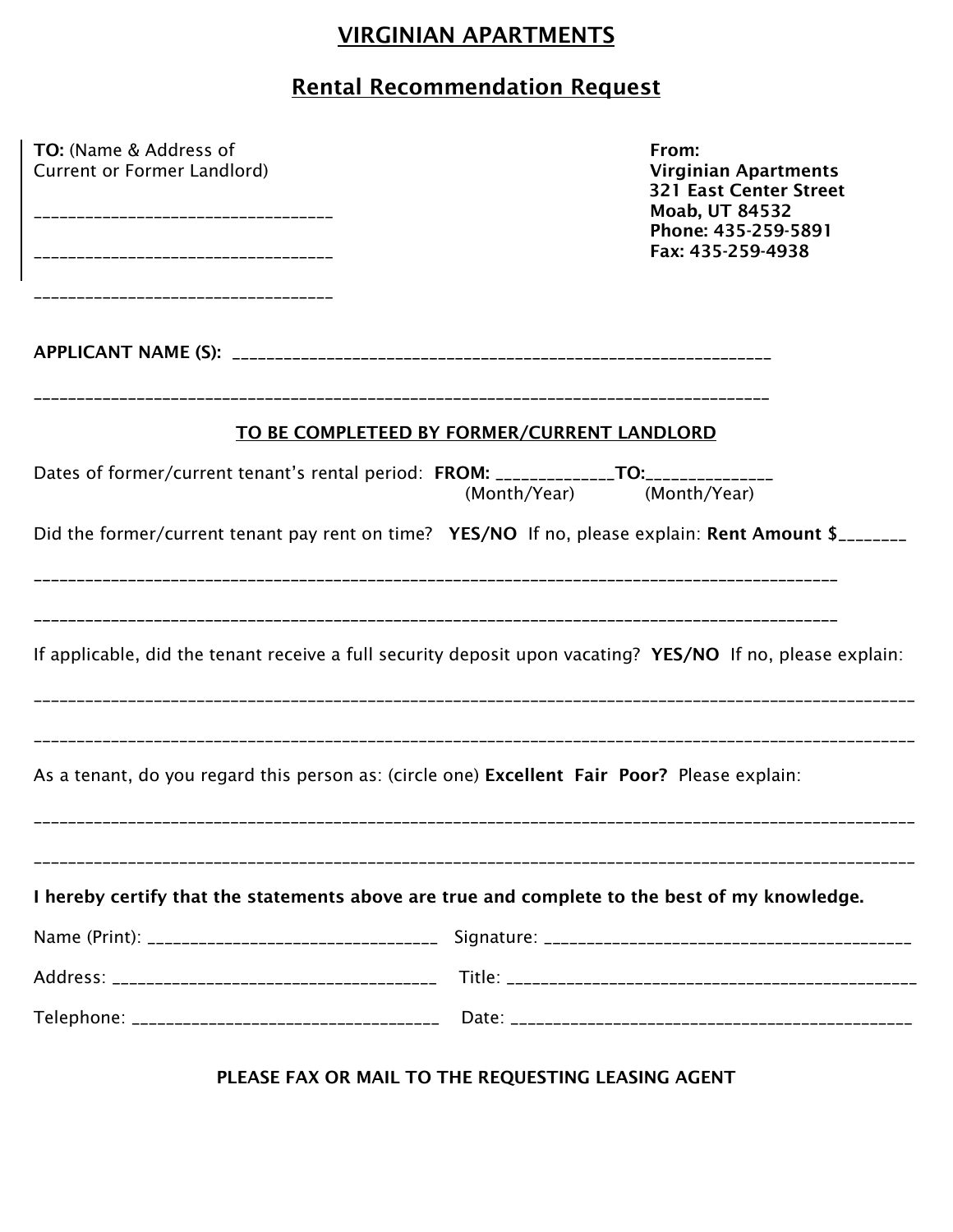### **ASSET VERIFICATION**

I hereby grant you permission to disclose information regarding my assets to The Virginian Apartments, in order to determine income eligibility for rental of a unit in a development which receives subsidy from USDA Rural Development

| _______________________________<br>Signature                                                          | Date                                                                                                                  |                    |
|-------------------------------------------------------------------------------------------------------|-----------------------------------------------------------------------------------------------------------------------|--------------------|
| Please send to:<br>Housing Authority of Southeastern Utah<br>321 East Center Street<br>Moab, UT 84532 | Bank Name, Address, and Fax Number                                                                                    |                    |
| <b>Account Type</b>                                                                                   |                                                                                                                       |                    |
| ----------------                                                                                      |                                                                                                                       |                    |
| <b>Account Number</b>                                                                                 |                                                                                                                       |                    |
| ______________                                                                                        |                                                                                                                       |                    |
| To Be Filled Out by Bank:                                                                             |                                                                                                                       |                    |
| Type of Asset/ Account Number<br>Asset<br>_____________________<br>----------------------             | Value of Asset*/ Interest Rate<br>_________________________<br>._____________________<br>---------------------------- | Annual Income from |
| ---------------------<br>--------------------                                                         |                                                                                                                       |                    |
| * If asset is a checking account, please provide 6 months average of value of asset.                  |                                                                                                                       |                    |
| ----------------------------<br>Signature                                                             | Date                                                                                                                  |                    |

Title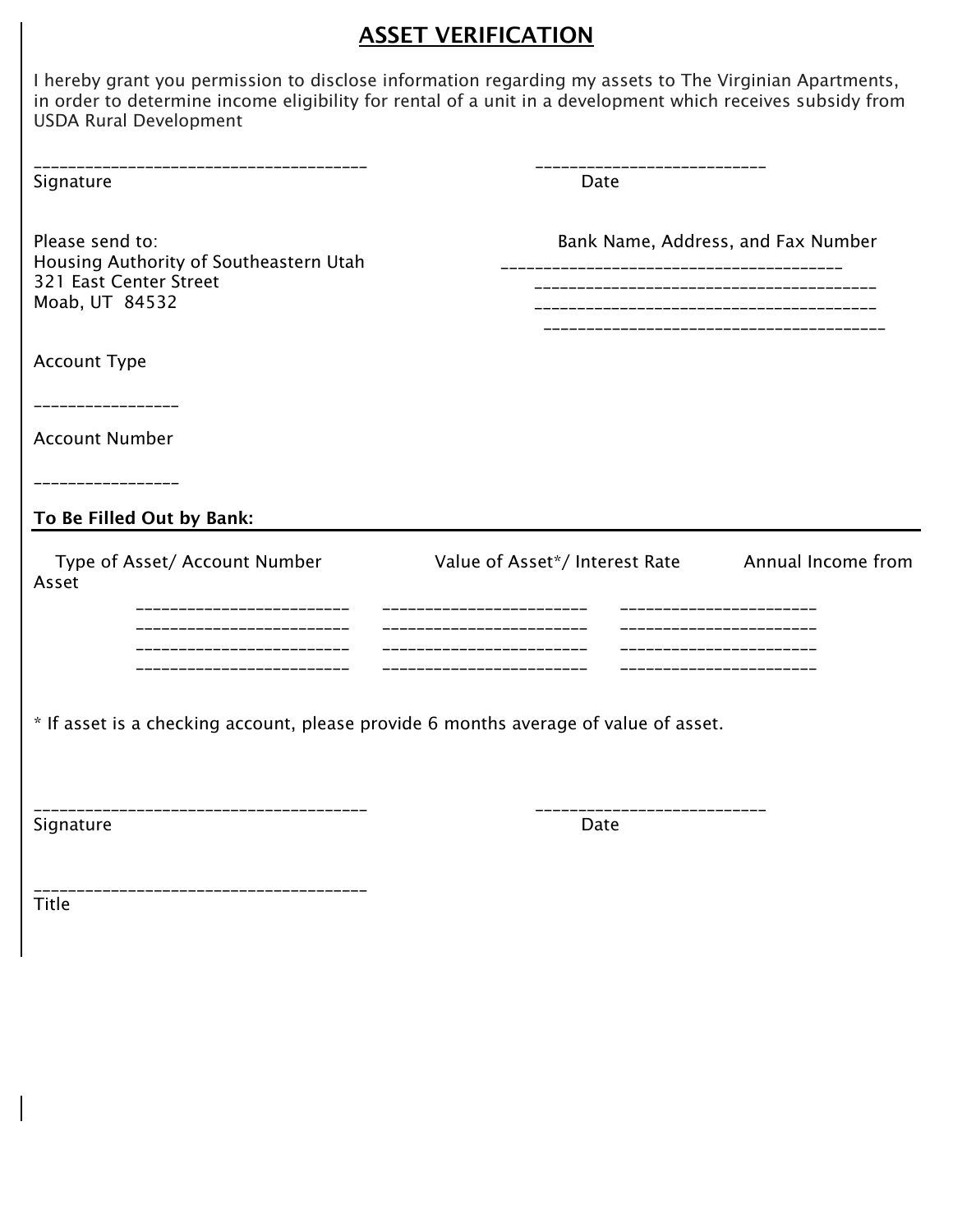### CONSENT TO RELEASE INFORMATION

The undersigned hereby expressly authorizes agencies of the State of Utah to release to USDA, Rural Development and the Housing Authority of Southeastern Utah information maintained with respect to the undersigned for the purpose of determining the eligibility of the undersigned for Rural Development credit or other financial assistance. In particular, the undersigned consents to the release to Rural Development of wage and unemployment insurance benefit records maintained by the Utah Department of Employment Security with respect to the undersigned.

I/We have applied for an apartment rental and hereby authorize you to release to the property owner and or/its assigns, the requested information concerning:

- 1. Employment history, date, titles, income, hours worked, etc.
- 2. Banking and savings accounts of record
- 3. Rental verification (dates of rental, payment amount, payment record, etc.)
- 4. Any information deemed necessary in connection with a consumer credit and/or a public records report
- 5. Criminal background check

The information is for the confidential use of the property owner/manager in determining my/our creditworthiness for an apartment rental or to confirm the information I/we have supplied.

A photographic or FAX copy of this authorization may be deemed to be the equivalent of the original and may be used a duplicate original. The original signed form is maintained in the property office.

I understand that the \$25 fee for each applicant for verifying this rental application is not a deposit or rent, and will not be applied to future rent, or refunded, even if this application to rent is declines. I, (the undersigned), authorize Western Reporting, Inc., or it's assigned agents, to obtain my credit report, employment records, and criminal history. I understand that this information will only be gathered for the services for which I am applying, and a background screening report may be ordered at any time during the employment and/or placement process.

Date this\_\_\_\_\_\_\_\_\_\_\_\_ day of \_\_\_\_\_\_\_\_\_\_\_\_\_\_\_\_\_\_\_\_, 20\_\_.

Name- Please Print

Signature

Social Security Number

#### Virginian Apartments

Project Name